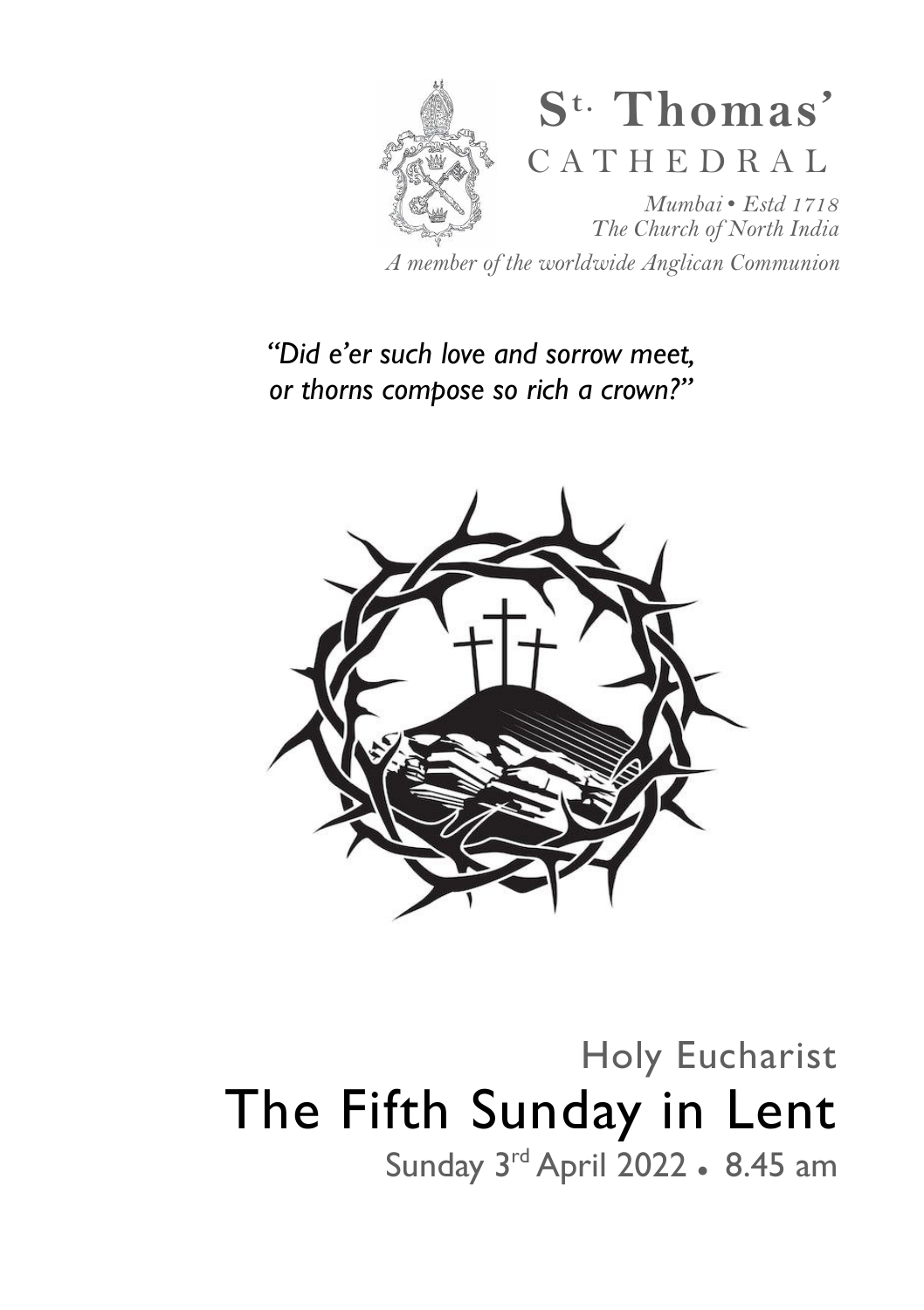# **Welcome to St Thomas' Cathedral for this service**

*Beginning our journey to Calvary*  A note on Passtiontide

The joy of Easter is almost here, but before that we must accompany lesus in his Passion. Traditionally the final two weeks of Lent are used as preparation for the sorrowful events of the Easter drama. It is a mini 'season within a season', a period of time to focus more and more on the Passion and death of Jesus and so accompany him on his way to Calvary.

One of the old traditions that typically began with this day is the covering, or veiling, of images in the church building. All icons, even crucifixes, would have some sort of shroud or veil obscuring them. In past days where church buildings were beautifully and vividly decked with visual splendour, this would have been a stark sight to behold. On one level this tradition is easy to understand as an anticipation of the starkness of Holy Week: the mourning of Christ's death on account of our sins and the injustice of his conviction.

The good news is that Passiontide does not have the last say, and this sombre period of preparation ends quickly so that our hearts can rejoice in the beauty of Christ's resurrection.

*Follow the readings and the Order of Service for the Lord's Supper in The Book of Common Prayer (refer page numbers)*.

*Hymns can be found in the English Hymnal*.

For your safety please respect others and give one another space. ▼ Please use face covering at all times during the service. ▼ Please use hand sanitiser on the way in and out. ▼ Please take this order of service with you to reflect on the prayers and readings and as a reminder of your visit.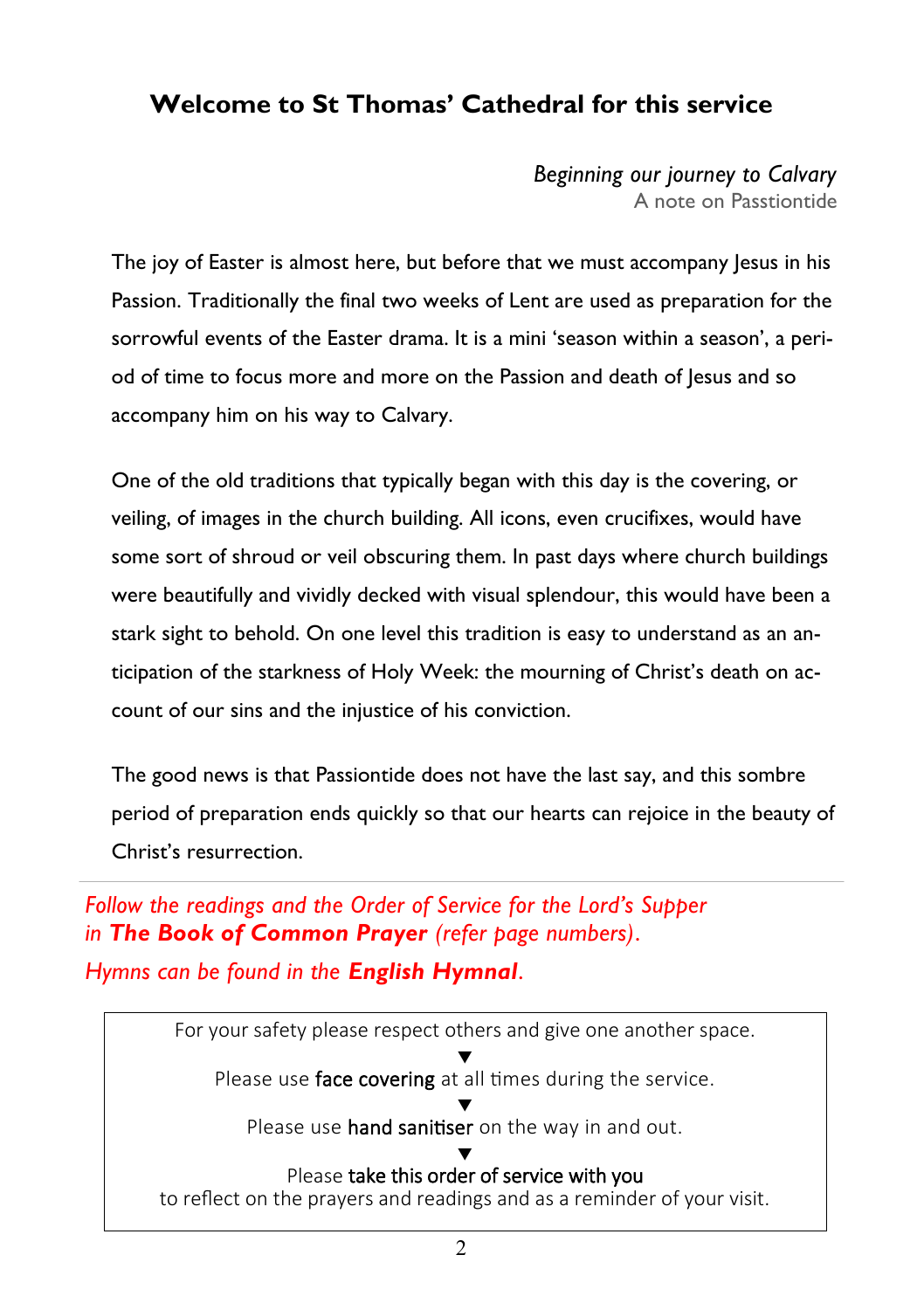# Order of Service

The congregation is asked to join in all text printed in **bold**.

# The Gathering

Arioso *from BWV 1056* J. S. Bach (1685 - 1750) Prelude on the tune, 'Rockingham' C. Hubert H. Parry (1848 - 1918)

*All keep silence and prepare for worship.* 

## Welcome

Voluntary

Introit *Sung by the Cantors* 

Pange lingua gloriosi *Sing, my tongue,*

 Corporis mysterium, *the mystery of the glorious body,* Sanguinisque pretiosi, *and of the precious blood,* Quem in mundi pretium *that for the world's salvation* Fructus ventris generosi, *the fruit of a noble womb,* Rex effudit gentium. *the King of the nations, shed.*

*Words:* St Thomas Aquinas (1225 - 1274) *Music:* Anton Bruckner (1824 - 1896)

*All STAND and say together.*

Opening Prayer

 **May I never boast of anything except the Cross of our Lord Jesus Christ, by which the world has been crucified to me, and I to the world. Amen.**

*All join in singing the hymn at the procession.* 

Hymn at the Procession| *# 107*

**When I survey the wondrous Cross Tune: ROCKINGHAM**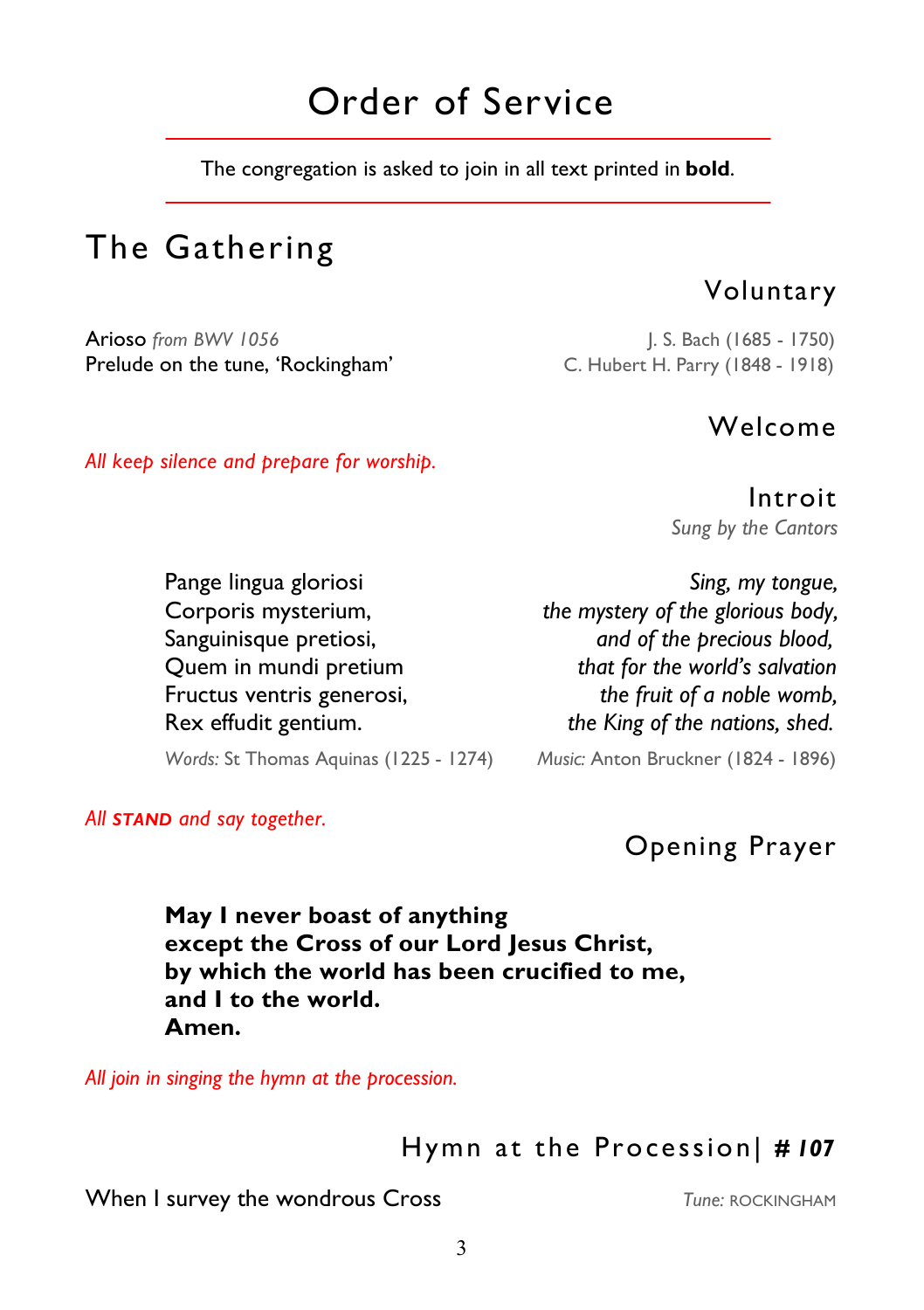# Prayers of Penitence & Absolution

#### *The presbyter invites the people to confess their sins.*

The sacrifice of God is a broken spirit; a broken and contrite heart God will not despise. Let us come to the Lord, who is full of compassion, and acknowledge our transgressions in penitence and faith.

*Silence is kept.* 

**Almighty God, our heavenly Father, we have sinned against you and against our neighbour in thought and word and deed, through negligence, through weakness, through our own deliberate fault. We are truly sorry and repent of all our sins. For the sake of your Son Jesus Christ, who died for us, forgive us all that is past and grant that we may serve you in newness of life to the glory of your name. Amen.** 

*All sing.* 

| Kyrie eleison.   |  |
|------------------|--|
| Christe eleison. |  |
| Kyrie eleison.   |  |

Lord, have mercy upon us Christ, have mercy upon us. **Kyrie eleison.** *Lord, have mercy upon us* 

From the liturgy of the Russian Orthodox Church

*Presbyter* Almighty God, who forgives all who truly repent, have mercy upon you, pardon and deliver you from all your sins, confirm and strengthen you in all goodness, and keep you in life eternal; through Jesus Christ our Lord. *All* **Amen.**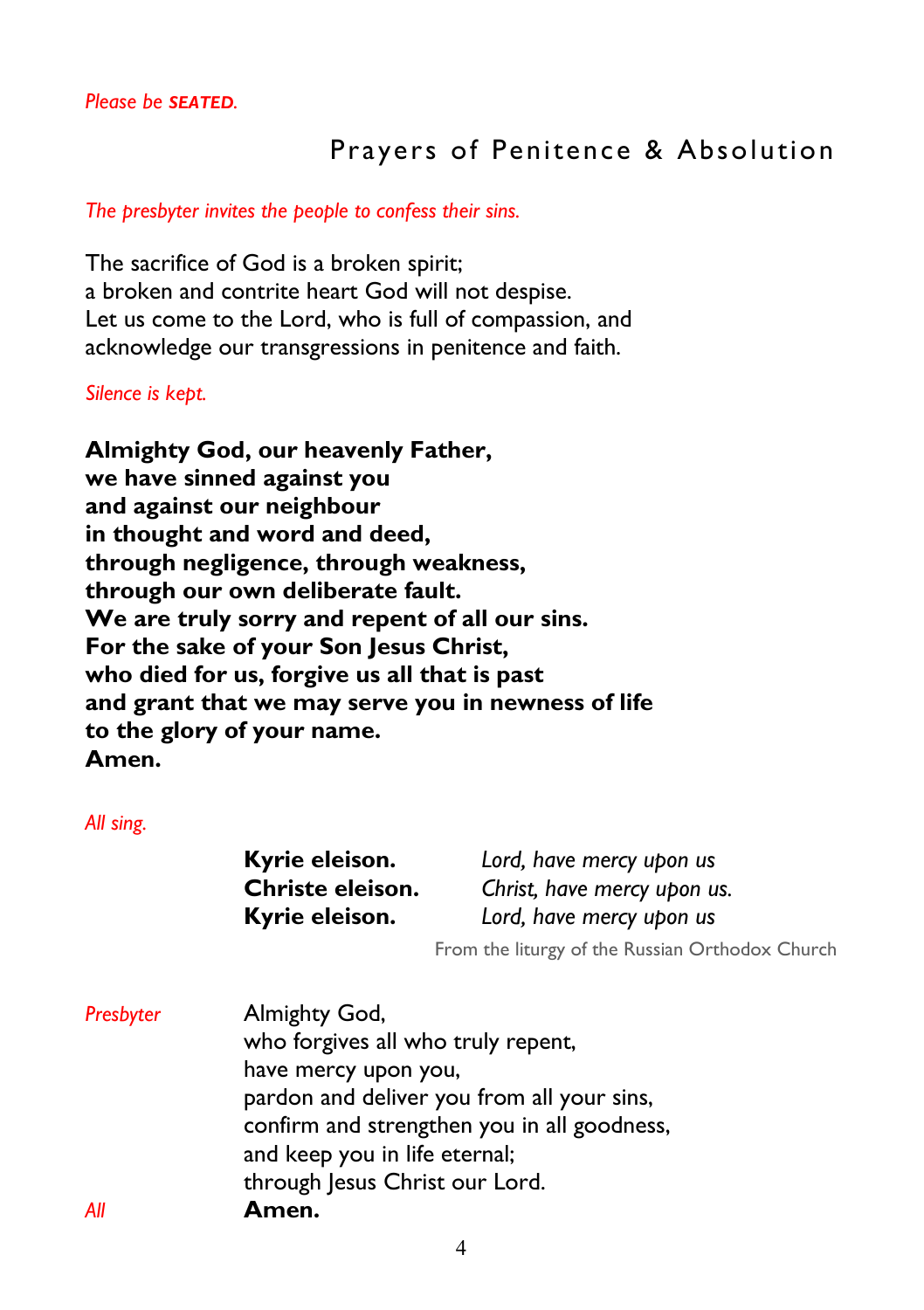# The Liturgy of the Word

The Collects for the Day | *Page 456 & Page 445* 

*Read by the Presbyter* 

# Old Testament Reading | *Page 457*

A reading from the Book of Exodus 24. 4 - 8

*At the conclusion of the reading:*  This is the word of the Lord.

*All* **Thanks be to God***.* 

Psalm

*Sung by the cantors to a chant by C. Martin*

Psalm 54. *1 - 4, 6 & 7* ● *Deus, in nomine* 

SAVE me, O God, for thy Name's sake : and avenge me in thy strength.

- $2$  Hear my prayer, O God : and hearken unto the words of my mouth.
- $3$  For strangers are risen up against me : and tyrants, which have not God before their eyes, seek after my soul.
- <sup>4</sup> Behold, God is my helper : the Lord is with them that uphold my soul.
- $6$  An offering of a free heart will I give thee, and praise thy Name, O Lord : because it is so comfortable.
- $^7$  For he hath delivered me out of all my trouble : and mine eye hath seen his desire upon mine enemies.

*All STAND. Glory be to the Father, and to the Son, and to the Holy Ghost; as it was in the beginning, is now, and ever shall be: world without end. Amen.* 

*Please be SEATED.* 

The Epistle | *Page 457* 

A reading from the letter of Paul to the Hebrews 9. 11 - 15

*At the conclusion of the reading:*  This is the word of the Lord. *All* **Thanks be to God***.*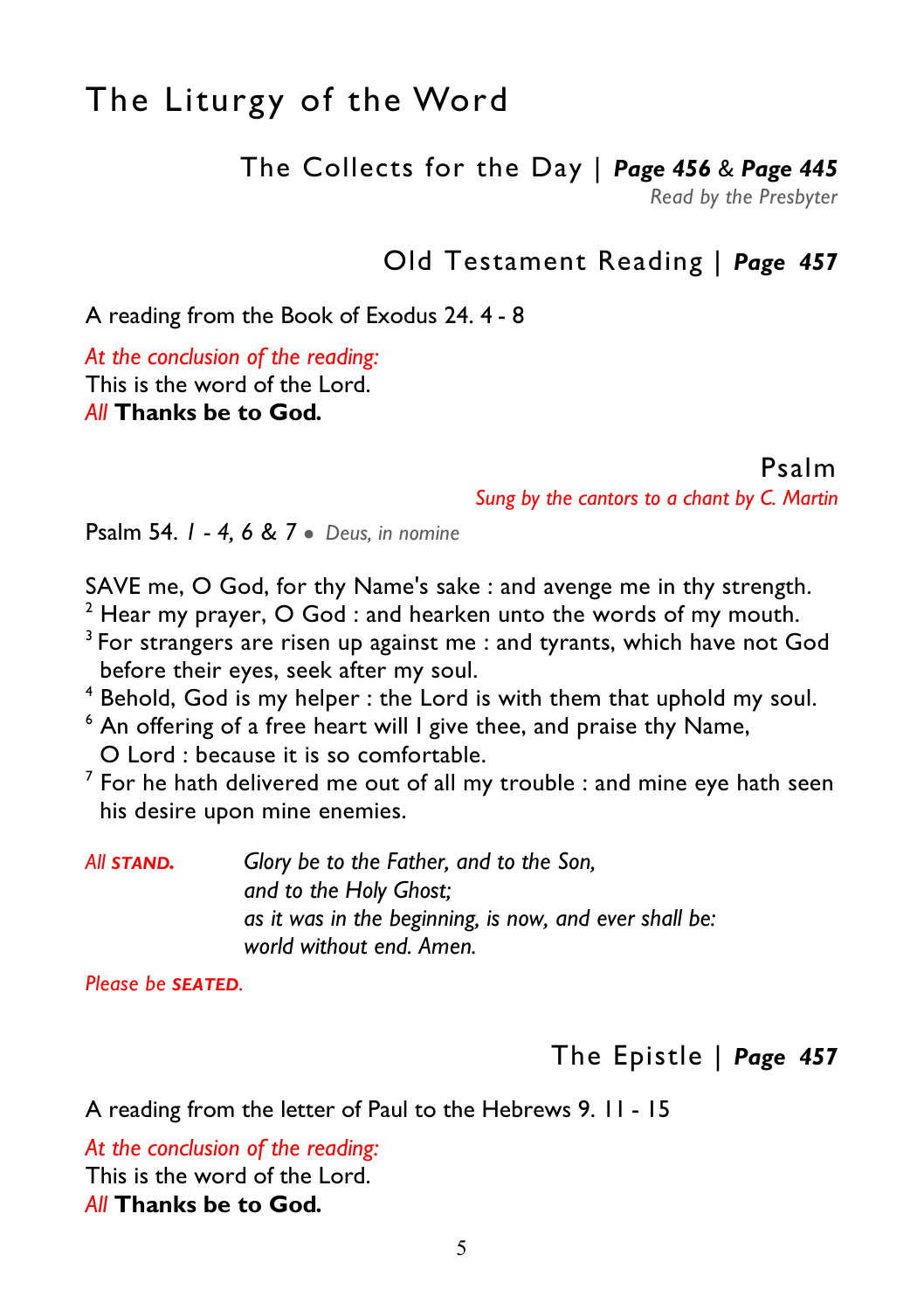*All STAND and join in singing the gradual hymn.* 

# Gradual Hymn | *# 106*

**There is a green hill far away** *Tune: HORSLEY* 

# The Gospel of Christ | *Page 458*

*All* **Praise to you Lord Jesus Christ King of endless glory.**  One does not live on bread alone, but on every word that comes forth from the mouth of God. *The Gospeller* The Lord be with you *All* **and also with you.**  Hear the Gospel of our Lord Jesus Christ according to St. John 12. 23 - 33

 **Glory be to Thee, O Lord.** 

*At the end of the Gospel:* 

| <b>The Gospeller</b><br>All | This is the Gospel of Jesus Christ.<br>Praise be to Thee, O Christ.   |                                               |  |
|-----------------------------|-----------------------------------------------------------------------|-----------------------------------------------|--|
| All sing                    | Amazing love! how can it be<br>that Thou, my God shouldst die for me. |                                               |  |
|                             | Words: Charles Wesley (1707 - 1788)                                   | Tune: SAGINA<br>Thomas Campbell (1777 - 1844) |  |

*Remain STANDING for the Creed, all reciting together.*

# The Nicene Creed | *Page 354*

*Please be SEATED.* 

Sermon

The Revd Avinash Rangayya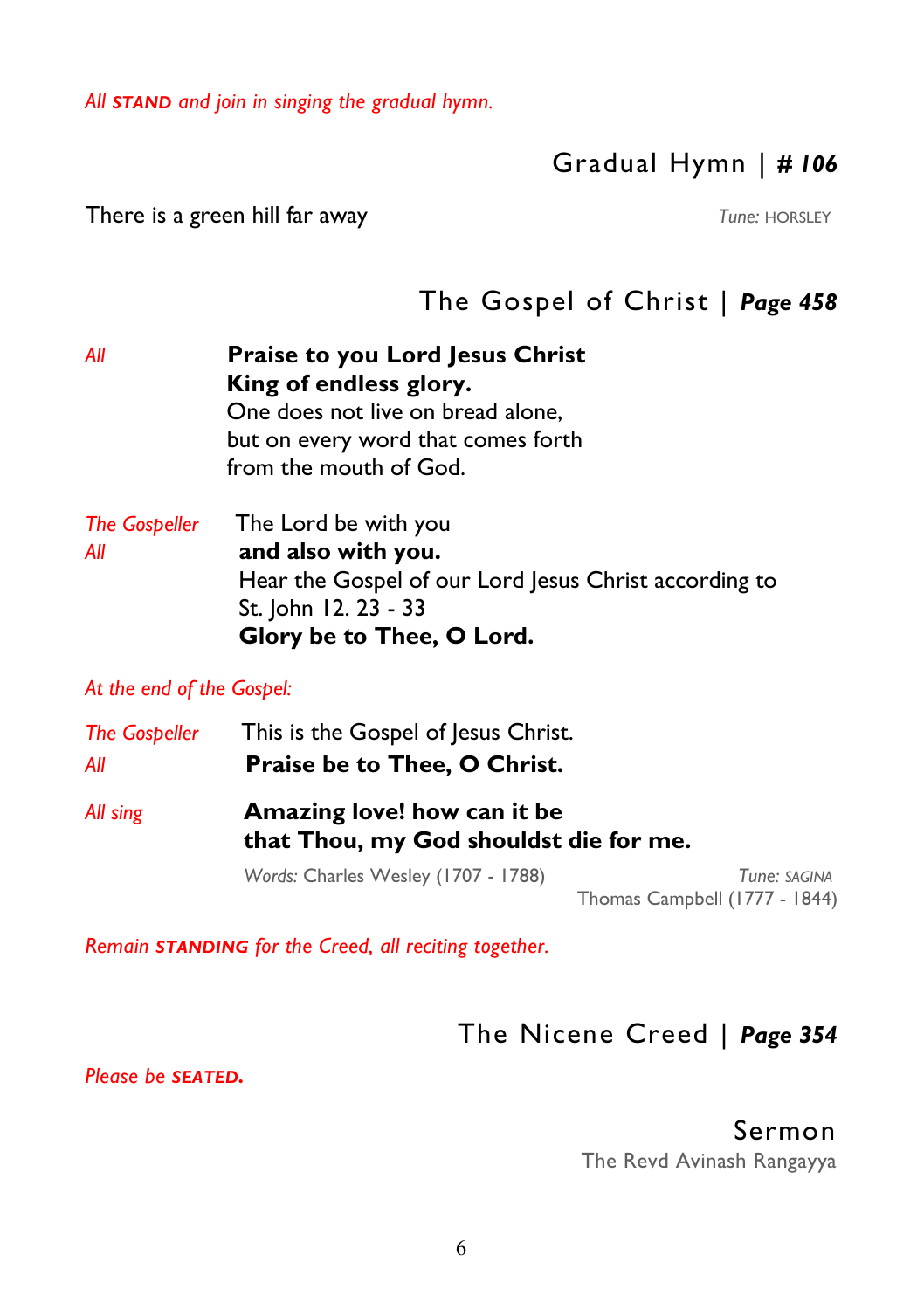# The Liturgy of the Sacrament

*All STAND.* 

# The Peace

*The Celebrant offers a greeting of peace.*

Christ has reconciled us to God in one body by the Cross. We meet in his name and share his peace. The peace of the Lord be always with you **and also with you.** 

Let us offer one another a sign of peace. *While remaining in your place, share the sign of peace with a namaste with your neighbour.* 

*At this time an offering will be received for the ministries of the Cathedral. Thank you for your generosity. All join in singing the hymn.* 

# Preparation of the Table

# Hymn at the Offertory | *# 102*

O sacred head, sore wounded *Tune:* PASSION CHORALE

*All say* Offertory Prayer | *page 357* 

*Please be SEATED.* 

Lent Prose

### *Refrain (all)* **Hear us, O Lord, have mercy upon us: For we have sinned against Thee.**  *Cantors* Innocent, captive, taken unresisting: Falsely accused, and for us sinners sentenced, save us, we pray thee, Jesu our Redeemer.

arr. John Scott (1956 - 2015)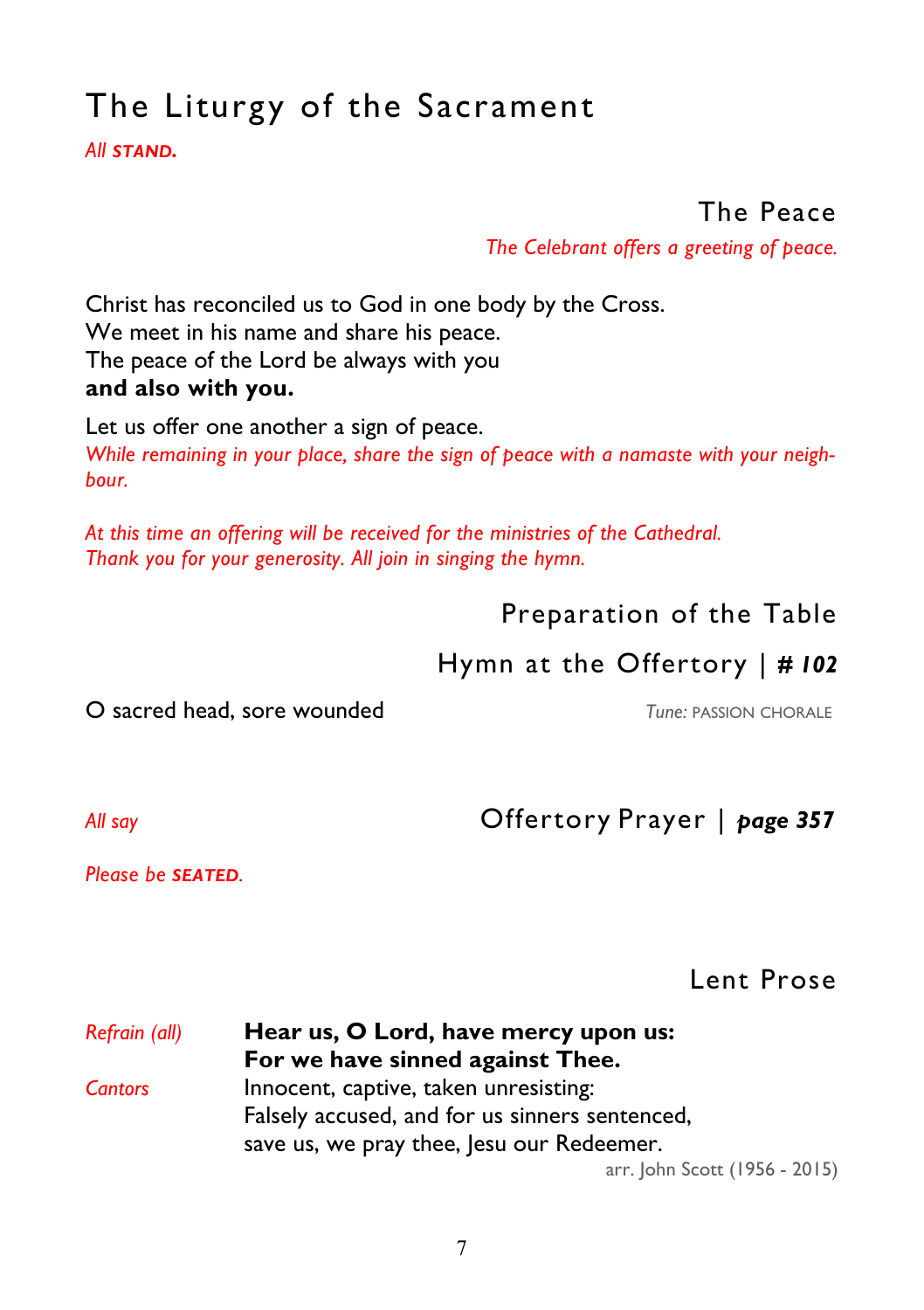#### *Kneel as able or remain seated.*

*Intercessor* **O God the Father, Creator of heaven and earth.** 

#### *All Have mercy upon us.*

O God the Son, Redeemer of the world,

#### *Have mercy upon us.*

O God the Holy Ghost, Sanctifier of the faithful,

#### *Have mercy upon us.*

O holy, blessèd, and glorious Trinity, one God,

#### *Have mercy upon us.*

 Remember not, Lord Christ, our offenses, nor the offenses of our forefathers; neither reward us according to our sins. Spare us, good Lord, spare thy people, whom thou hast redeemed with thy most precious blood, and by thy mercy preserve us for ever.

#### *Spare us, good Lord.*

 From all blindness of heart; from pride, vainglory, and hypocrisy; from envy, hatred, and malice; and from all want of charity,

#### *Good Lord, deliver us.*

 From lightning and tempest; from earthquake, fire, and flood; from plague, pestilence, and famine,

#### *Good Lord, deliver us.*

 By thine Agony and Bloody Sweat; by thy Cross and Passion; by thy precious Death and Burial; by thy glorious Resurrection and Ascension; and by the Coming of the Holy Ghost,

#### *Good Lord, deliver us.*

 That it may please thee to illumine with true knowledge and understanding of thy Word all bishops, priests, and

 deacons; and that both by their preaching and living, they may set it forth, and show it accordingly. We pray for, Prem Chand our Moderator, Dharmaraj the Moderator of the *Church of South India*, Theodosius Mar Thoma, Metropolitan of the *Mar Thoma Church*, Prakash our Bishop, Avinash our Presbyter and Deacon Paul.

#### *Hear us, we beseech Thee.*

 That it may please thee to give to all people increase of grace to hear and receive thy Word, and to bring forth the fruits of the Spirit,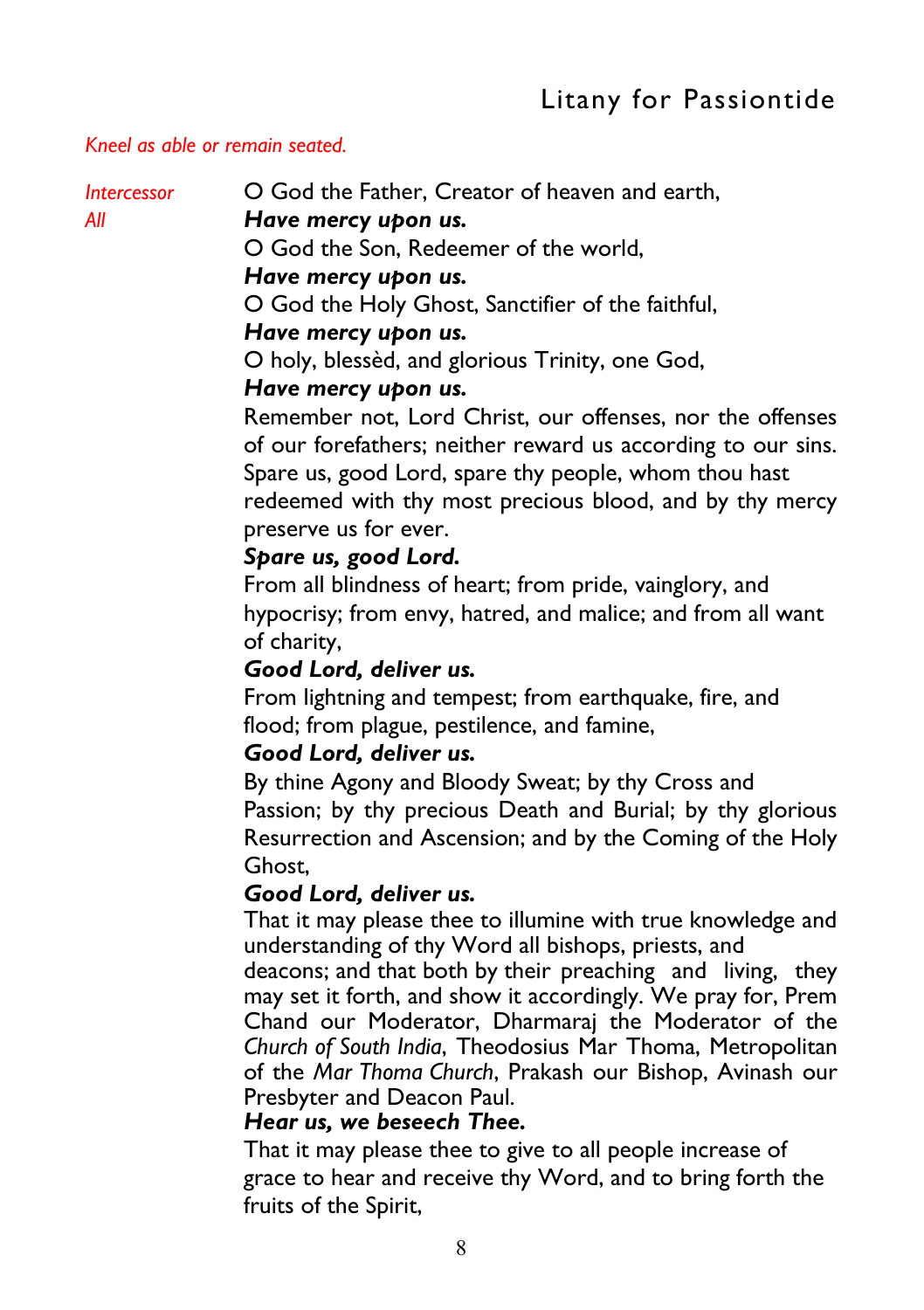#### *Hear us, we beseech Thee.*

That it may please thee to make wars to cease in all the world; to give to all nations unity, peace, and concord; and to bestow freedom upon all peoples,

## *Hear us, we beseech Thee.*

That it may please thee to forgive our enemies, persecutors, and slanderers, and to turn their hearts,

### *Hear us, we beseech Thee.*

That it may please thee to grant to all the faithful departed eternal life and peace,

#### *Hear us, we beseech Thee.*

That it may please thee to grant that, in the fellowship of all the saints, we may attain to thy heavenly kingdom,

*Hear us, we beseech Thee.*

The Trisagion

**Holy God, holy and strong, holy and immortal, have mercy upon us.**

The Consecration | *Page 363* 

The Communion | *Page 368* 

*Communicants are requested to leave space on either side of them when they receive Communion.* 

*During the adminstration of Communion, whilte seated, we sing.* 

## Hymn | *# 98*

**Drop, drop, slow tears Tune: SONG 46 Tune: SONG 46 Tune: song 46** 

## Hymn

**O dearest Lord, thy sacred head with thorns was pierced for me; O pour thy blessing on my head that I may think for thee.** 

<sup>2</sup>**O dearest Lord, thy sacred hands with nails were pierced for me; O shed thy blessing on my hands that they may work for thee.** 

*Continued*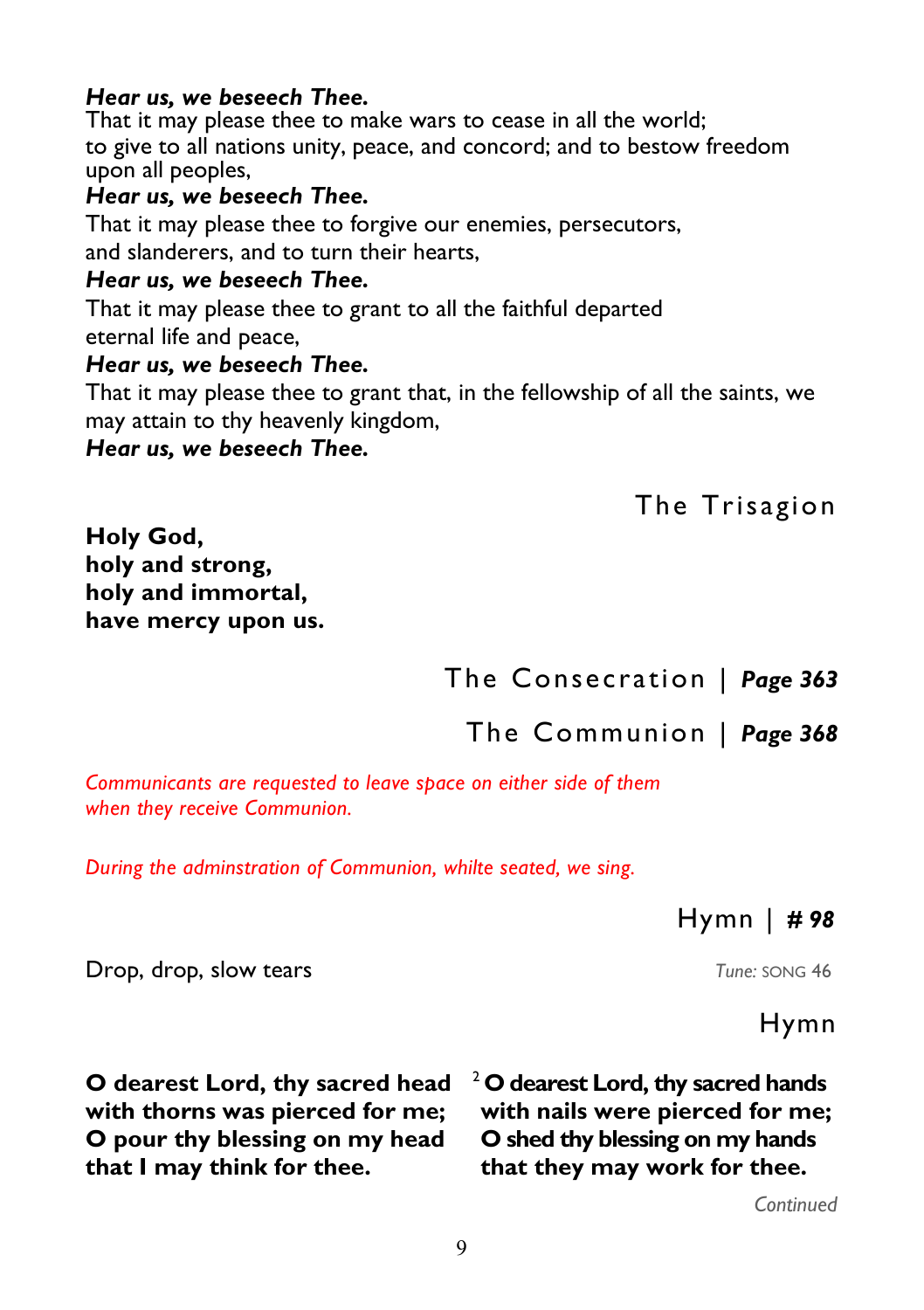### <sup>3</sup> O dearest Lord, thy sacred feet <sup>4</sup> O dearest Lord, thy sacred heart  **with nails were pierced for me; O pour thy blessing on my feet that they may follow thee.**

*Words:* Father Andrew S.D.C. (1869 - 1946)

 **with spear was pierced for me; O pour thy Spirit in my heart that I may live for thee.** 

*Tune:* BELMONT Adapted from Gardiner's *Sacred Melodies* 1812

*All STAND and say.* Prayer after Communion

**Eternal God, you have graciously accepted us as living members of our Saviour Jesus Christ, and you have fed us with spiritual food in the Sacrament of his Body and Blood. Send us now into the world in peace, and grant us strength and courage to love and serve you with gladness and singleness of heart; through Jesus Christ our Saviour. Amen** 

> The Blessing *The Presbyter*

May the Father, who so loved the world that he gave his only Son, bring you by faith to his eternal life. And the blessing of God almighty, † the Father, the Son and the Holy Spirit, be among you and remain with you always. **Amen.** 

*All join in singing the hymn at the closing.* 

Hymn at the Closing | *# 95* 

**Sing my tongue, the glorious battle** *Tune: ST THOMAS* 

Dismissal *From the West Door the Presbyter says* 

Go in peace to love and serve the Lord.

#### *All* **In the name of Christ. Amen.**

Postlude

Fugue in b minor *on a theme of Corelli* J.S. Bach, *BWV 579*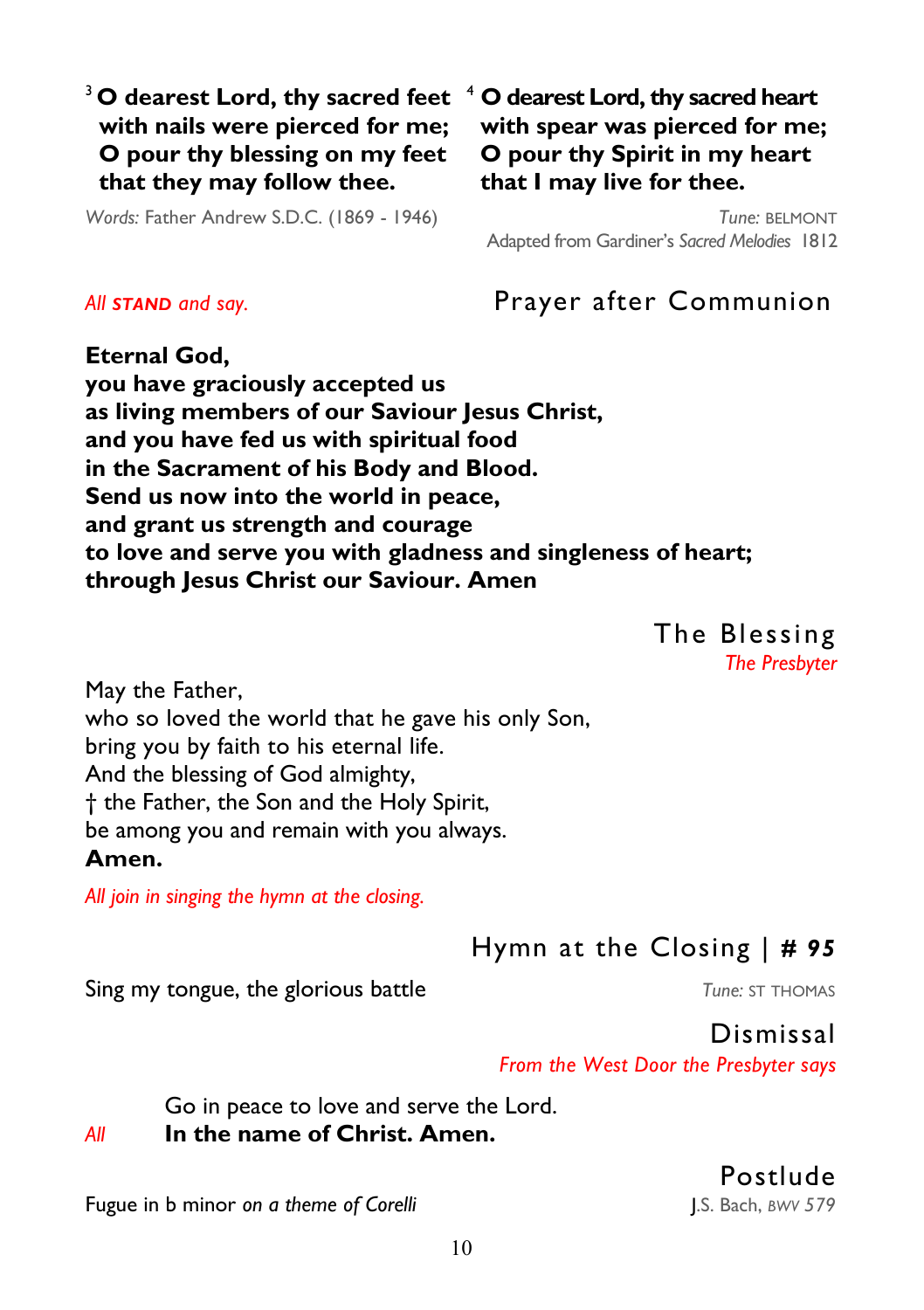#### **Birthdays this Week**

*May God bless you abundantly.* 

Laila Furtado (3), Nalini Cyprian (5), Ravi Joshua (5), Esther Sinha (6), Rebecca Baker (9)

# Prayer Requests & Announcements

*Pray for …...*

† all senior citizens in our congregation and those who are house bound.

† peace and reconciliation between Ukraine and Russia.

† those countries witnessing a surge in covid cases.

† in the Diocese, for Khrista Prakash Church and the Revd R. D. Ghorpade.

† the *Church of North India's* Diocese of Phulbani (Odisha) and the Rt Revd Bijay Kumar.

† the *Church of South India's* Diocese of Krishna-Godavari (Andhra Pradesh) and the

Rt Revd George Cornelious.

† in the *Anglican Communion*, the Church of Nigeria and the Most Revd Henry C. Ndukuba.

#### **Bishop Reginald Heber**



Today the Church commemorates Bishop Reginald Heber (1783 – 1826). Heber was Bishop of Calcutta from 1823 to 1826. He died on 3rd April 1826 at the young age of 42 after conducting a service in Trichy. He is burried in St John's Church, Trichy. Bishop Heber College is named after him. For most, Bishop Heber will always be remembered as the writer of the hymns, *"Holy, Holy, Holy"* (# 162), *"Brighest and Best"(# 41)* and *"From Greenland's icy mountains, from India's coral strand" (# 547)*. We give thanks to God for the life and witness of Bishop Heber.

*Pictured above is the memorial to Bishop Heber in St Paul's Cathedral, Calcutta.*

*Mid week Eucharist during Lent* † Wednesday 7.30 am

The Cross *of* Christ *Readings and Music for Holy Week* 

The Cathedral choir with guest musicians. Saturday April 9<sup>th</sup> 2022 $\bullet$  6.30 pm

This order of service is printed on sustainably-produced paper. Worship material has been drawn from the Book of Common Prayer; and https://www.churchofengland.org. Some material in this service is copyright: Common Worship © 2000 The Archbishops' Council. The note on Passiontide is sourced from the website of St John's Church, Harpenden, England.